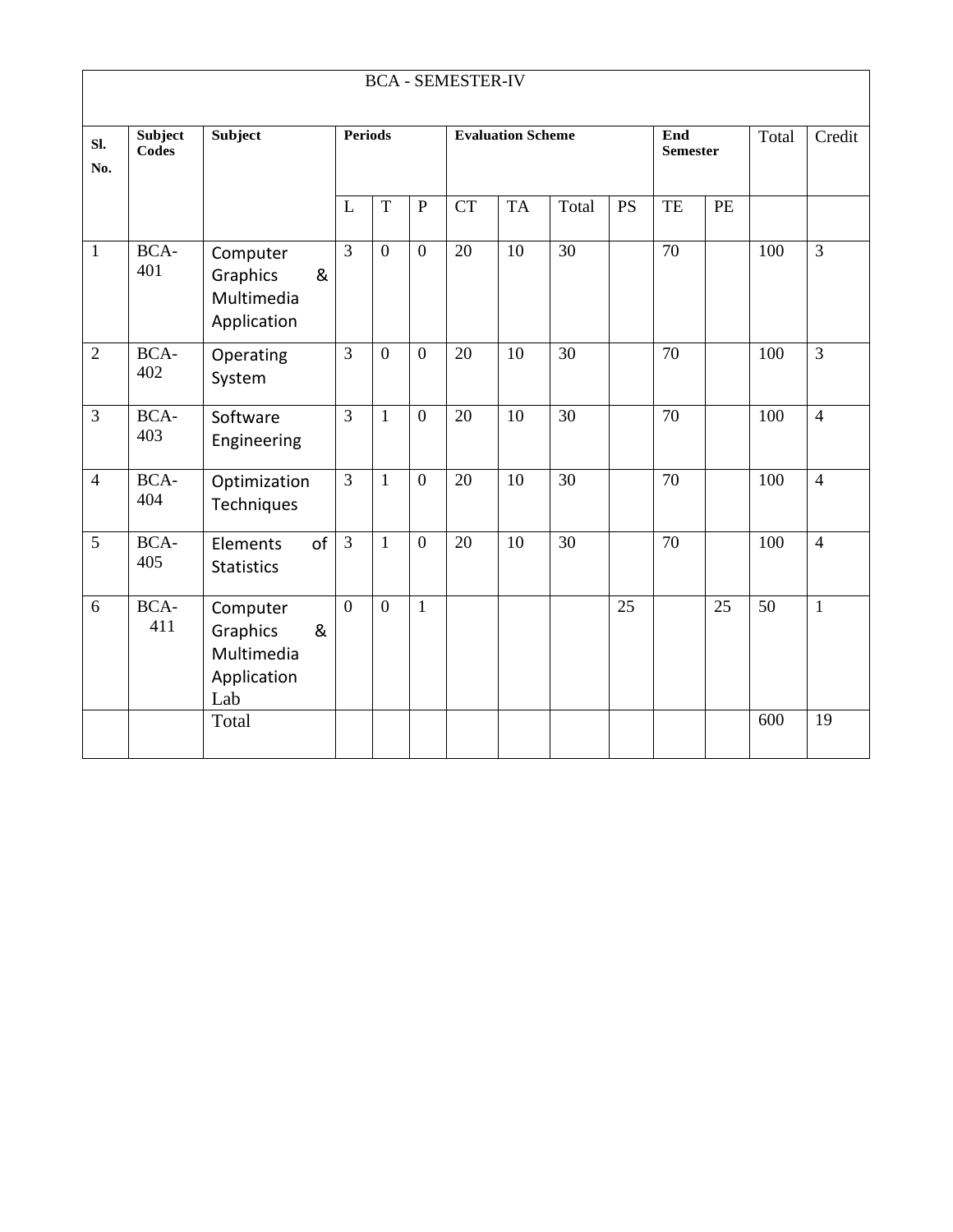| Course Code BCA-401 |                                                                 | <b>Year/Semester</b> | II / IV |  |  |
|---------------------|-----------------------------------------------------------------|----------------------|---------|--|--|
|                     | <b>Course Name</b>   Computer Graphics & Multimedia Application |                      |         |  |  |
| <b>Credits</b>      |                                                                 |                      |         |  |  |

## **Unit I**

**troduction:** The Advantages of Interactive Graphics, Representative Uses of Computer Graphics, Classification of Application Development of Hardware and software for computer Graphics, Conceptual Framework for Interactive Graphics, Overview, Scan: Converting Lines, Scan Converting Circles, Scan Converting Ellipses.

#### **UNIT-II**

Hardcopy Technologies, Display Technologies, Raster-Scan Display System, Video Controller, Random-Scan Display processor, Input Devices for Operator Interaction, Image Scanners, Working exposure on graphics tools like Dream Weaver, 3D Effects etc.

## **Clipping**

Southland- Cohen Algorithm, Cyrus-Beck Algorithm, Midpoint Subdivision Algorithm.

#### **UNIT-III**

#### **Geometrical Transformation**

2D Transformation, Homogeneous Coordinates and Matrix Representation of 2D Transformations, composition of 2D Transformations, the Window-to-Viewport Transformations, Introduction to 3D Transformations Matrix.

# **UNIT-IV**

# **Representing Curves & Surfaces**

Polygon meshes parametric, Cubic Curves, Quadric Surface;

#### **Solid Modeling**

Representing Solids, Regularized Boolean Set Operation primitive Instancing Sweep Representations, Boundary Representations, Spatial Partitioning Representations and Constructive Solid Geometry Comparison of Representations.

#### **UNIT-V**

Introductory Concepts: Multimedia Definition, CD-ROM and the multimedia highway, Computer Animation (Design, types of animation, using different functions)

#### **UNIT-VI**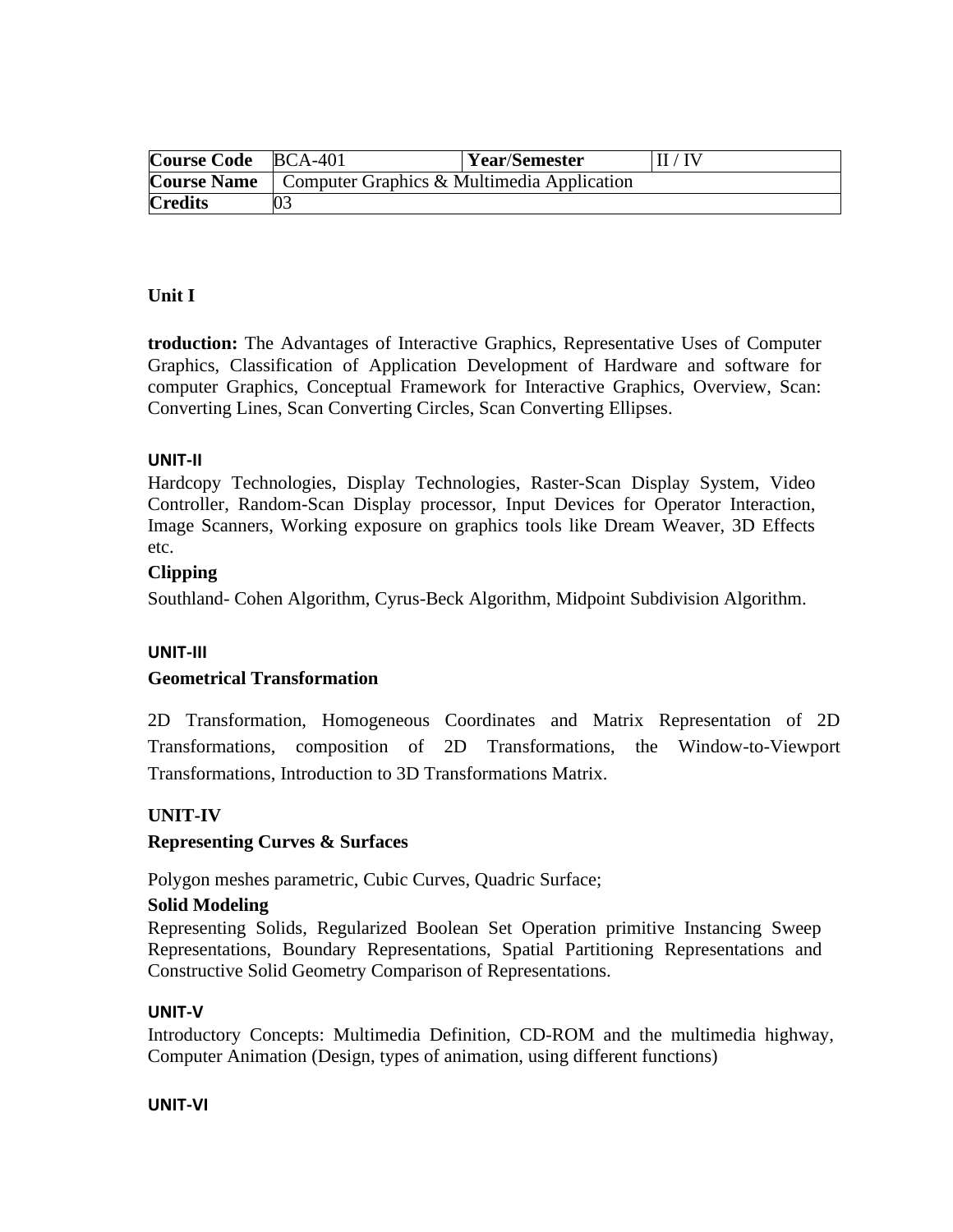Uses of Multimedia, Introduction to making multimedia – The stage of Project, hardware & software requirements to make good multimedia skills and Training opportunities in Multimedia Motivation for Multimedia usage.

# **Referential Books:**

- 1. Foley, Van Dam, Feiner, Hughes, Computer Graphics Principles&practice,2000.
- 2. D.J. Gibbs & D.C. Tsichritzs: Multimedia programming Object Environment& Frame work , 2000
- 3. Ralf Skinmeiz and Klana Naharstedt, Multimedia: computing, Communication and Applications, pearson, 2001
- 4. D.Haran & Baker. Computer Graphics Prentice Hall of India,1986

| <b>Course Code</b> | <b>BCA-402</b>   | <b>Year/Semester</b> |  |
|--------------------|------------------|----------------------|--|
| <b>Course Name</b> | OPERATING SYSTEM |                      |  |
| <b>Credits</b>     |                  |                      |  |

#### **UNIT-I**

**Introduction:** What is an operating system, Simple Batch Systems, Multi-programmed Batch systems, Time- Sharing Systems, Personal – Computer Systems, Parallel systems, Distributed systems, Real- Time Systems**.**

**Memory Management:** Background, Logical versus physical Address space, swapping, Contiguous allocation, Paging, Segmentation

**Virtual Memory:** Demand Paging, Page Replacement, Page- replacement Algorithms, Performance of Demand Paging, Allocation of Frames, Thrashing, Other Considerations

#### **UNIT-II**

**Processes:** Process Concept, Process Scheduling, Operation on Processes.

**CPU Scheduling:** Basic Concepts, Scheduling Criteria, Scheduling Algorithms, Multiple – Processor Scheduling.

**Process Synchronization:** Background, The Critical – Section Problem, Synchronization Hardware, Semaphores, Classical Problems of Synchronization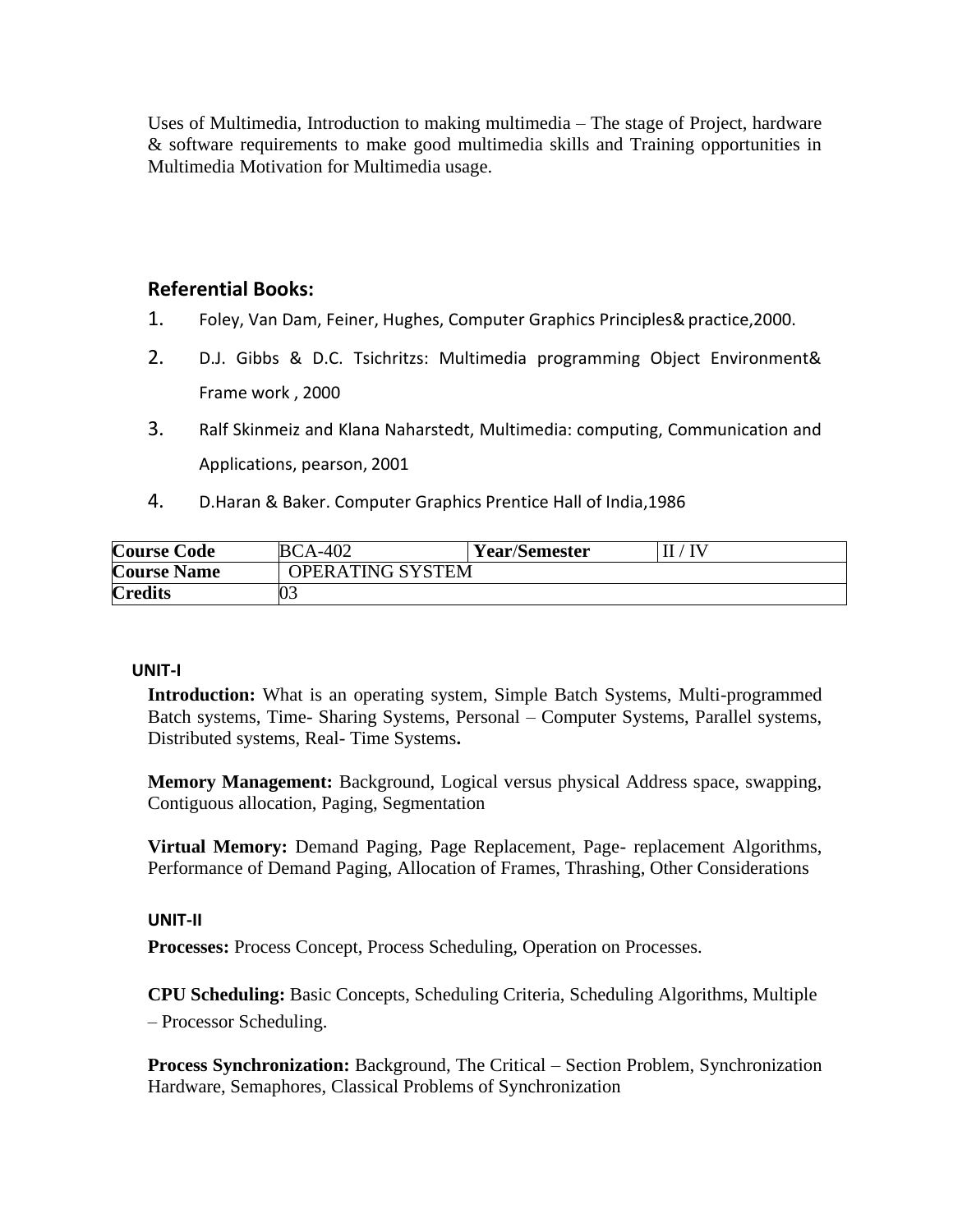## **UNIT-III**

**Deadlocks:** System Model, Deadlock Characterization, Methods for Handling Deadlocks, Deadlock prevention, Deadlock Avoidance, Deadlock Detection, Recovery from Deadlock

#### **UNIT-IV**

**Device Management:** Techniques for Device Management, Dedicated Devices, Shared Devices, Virtual Devices; Input or Output Devices, Storage Devices, Buffering,

**Secondary Storage Structure:** Disk Structure, Disk Scheduling, Disk Management, Swap-Space Management, Disk Reliability.

#### **UNIT-V**

**Information Management:** Introduction, A Simple File system, General Model of a File System, Symbolic File System, Basic File System, Access Control Verification, Logical File System, Physical File system File – System Interface; File Concept, Access Methods, Directory Structure, Protection, Consistency Semantics File – System Implementation: File – System Structure, Allocation Methods, Free- Space Management.

# **Referential Books:**

- 1. Silbersachatz and Galvin, " Operating System Concepts", Person, 5<sup>th</sup> Ed. 2001
- 2. Madnick E., Donovan J., " Operating Systems:,Tata McGraw Hill,2001
- 3. Tannenbaum, "Operating Systems", PHI, 4th Edition, 2000

| <b>Course Code</b> | <b>BCA-403</b>       | <b>Year/Semester</b> |  |  |  |
|--------------------|----------------------|----------------------|--|--|--|
| <b>Course Name</b> | SOFTWARE ENGINEERING |                      |  |  |  |
| <b>Credits</b>     | 4١.                  |                      |  |  |  |

#### **UNIT-I**

**Software Engineering:** Definition and paradigms, A generic view of software engineering.

#### **UNIT-II**

**Requirements Analysis:** Statement of system scope, isolation of top level processes and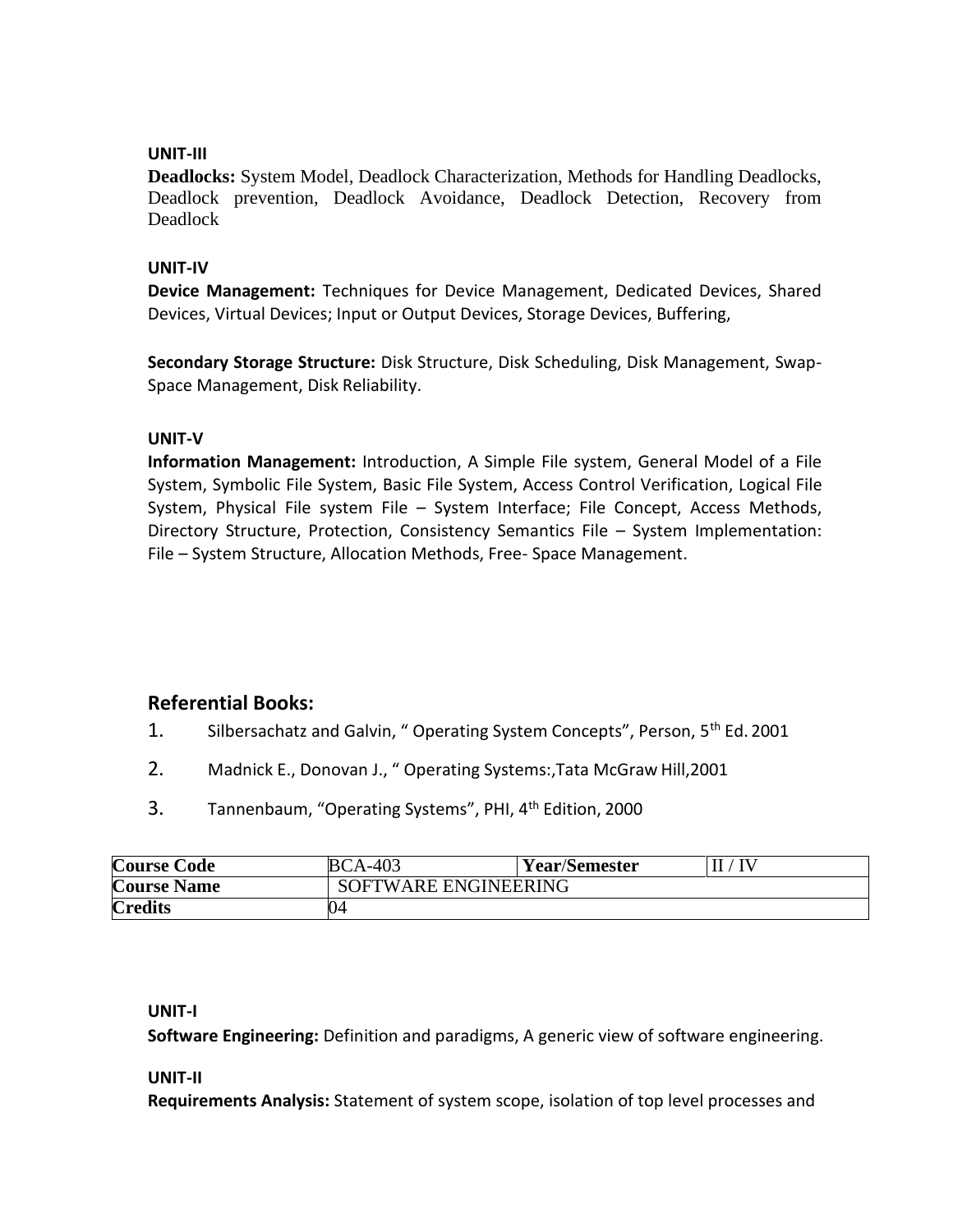entitles and their allocation to physical elements, refinement and review. Analyzing a problem, creating a software specification document, review for correctness, consistency, and completeness.

#### **UNIT-III**

**Designing Software Solutions:** Refining the software Specification; Application of fundamental design concept for data, architectural and procedural designs using software blue print methodology and object oriented design paradigm; Creating design document: Review of conformance to software requirements and quality.

#### **UNIT-IV**

**Software Implementation:** Relationship between design and implementation, Implementation issues and programming support environment, Coding the procedural design, Good coding style and review of correctness and readability.

#### **UNIT-V**

**Software Maintenance:** Maintenance as part of software evaluation, reasons for maintenance, types of maintenance (Perceptive, adoptive, corrective), designing for maintainability, techniques for maintenance.

#### **UNIT-VI**

Comprehensive examples using available software platforms/case tools, Configuration Management.

#### **Referential Books:**

- 1. K.K.Aggarwal & Yogesh Singh "Software engineering", 2nd Ed., New Age International 2005.
- 2. I.Sommerville, "Software Engineering", Addison Wesley, 2002.
- 3. James Peter, W. Pedrycz, "Software Engineering: An Engineering Approach" John Wiley & Sons.

| Course Code BCA-404 |                         | <b>Year/Semester</b> | $\Pi$ / $\Pi$ |  |
|---------------------|-------------------------|----------------------|---------------|--|
| <b>Course Name</b>  | OPTIMIZATION TECHNIQUES |                      |               |  |
| <b>Credits</b>      |                         |                      |               |  |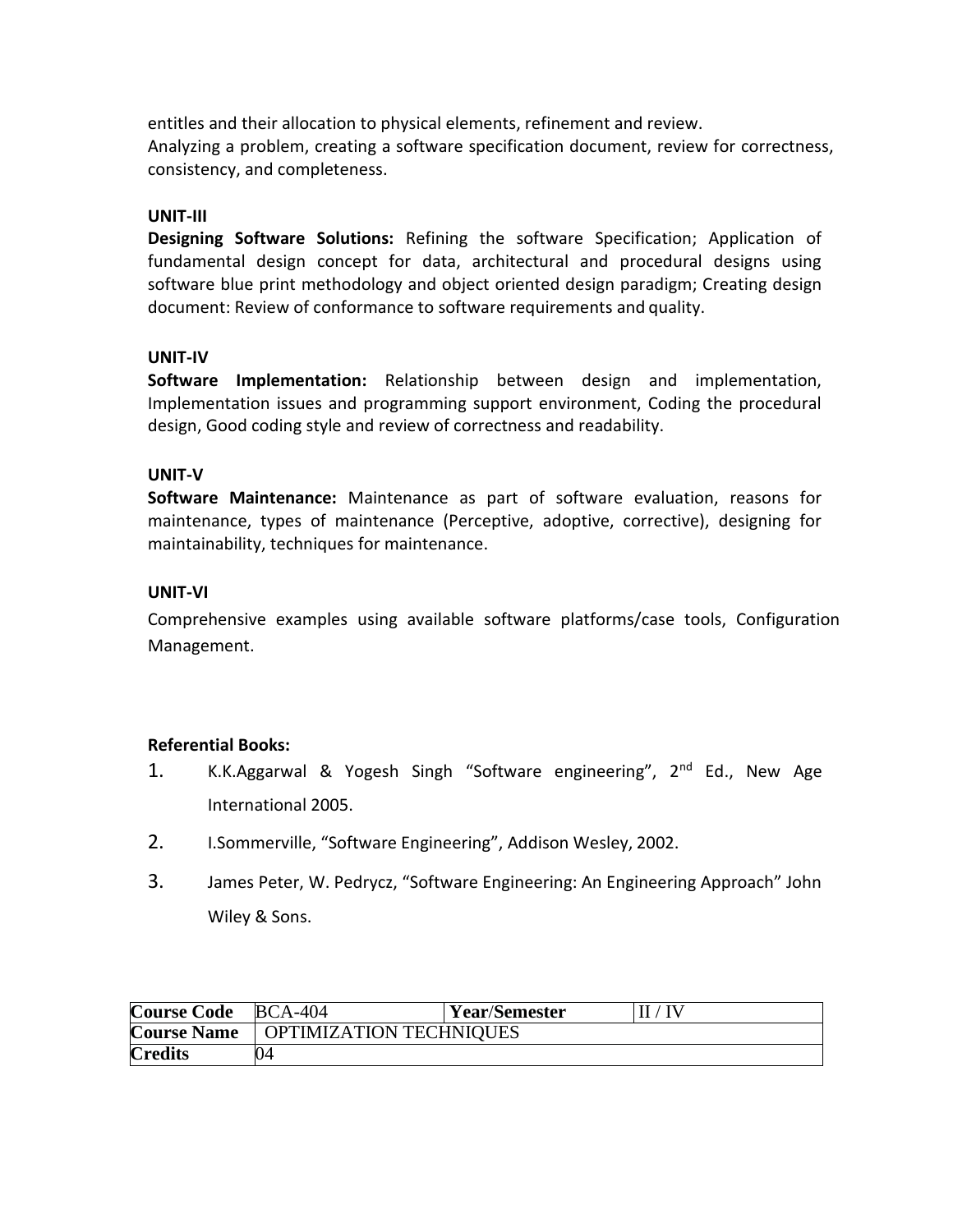# **UNIT-I**

**Linear programming** Central Problem of linear Programming various definitions included Statements of basic theorem and also their properties, simplex methods, primal and dual simplex method, transport problem, tic-tac problem, and its solution. Assignment problem and its solution. Graphical Method Formulation, Linear Programming Problem.

# **UNIT-II Queuing Theory**

Characteristics of queuing system, Classification of Queuing Model Single Channel Queuing Theory, Generalization of steady state M/M/1 queuing models (Model-I, Model-II).

# **UNIT-III**

# **Replacement Theory**

Replacement of item that deteriorates replacement of items that fail. Group replacement and individual replacement.

# **UNIT-IV Inventory Theory**

Cost involved in inventory problem- single item deterministic model economics long size model without shortage and with shorter having production rate infinite and finite.

# **UNIT-V**

# **Job Sequencing**

Introduction, solution of sequencing problem Johnson s algorithm for n jobs through 2 machines

# **Referential Books:**

- 1. Gillet B.E. "Introduction to Operation Research"
- 2. Taha,H.A. "Operation Research an introduction"
- 3. Kanti Swarup "Operation Research"
- 4. S.D.Sharma "Operation Research"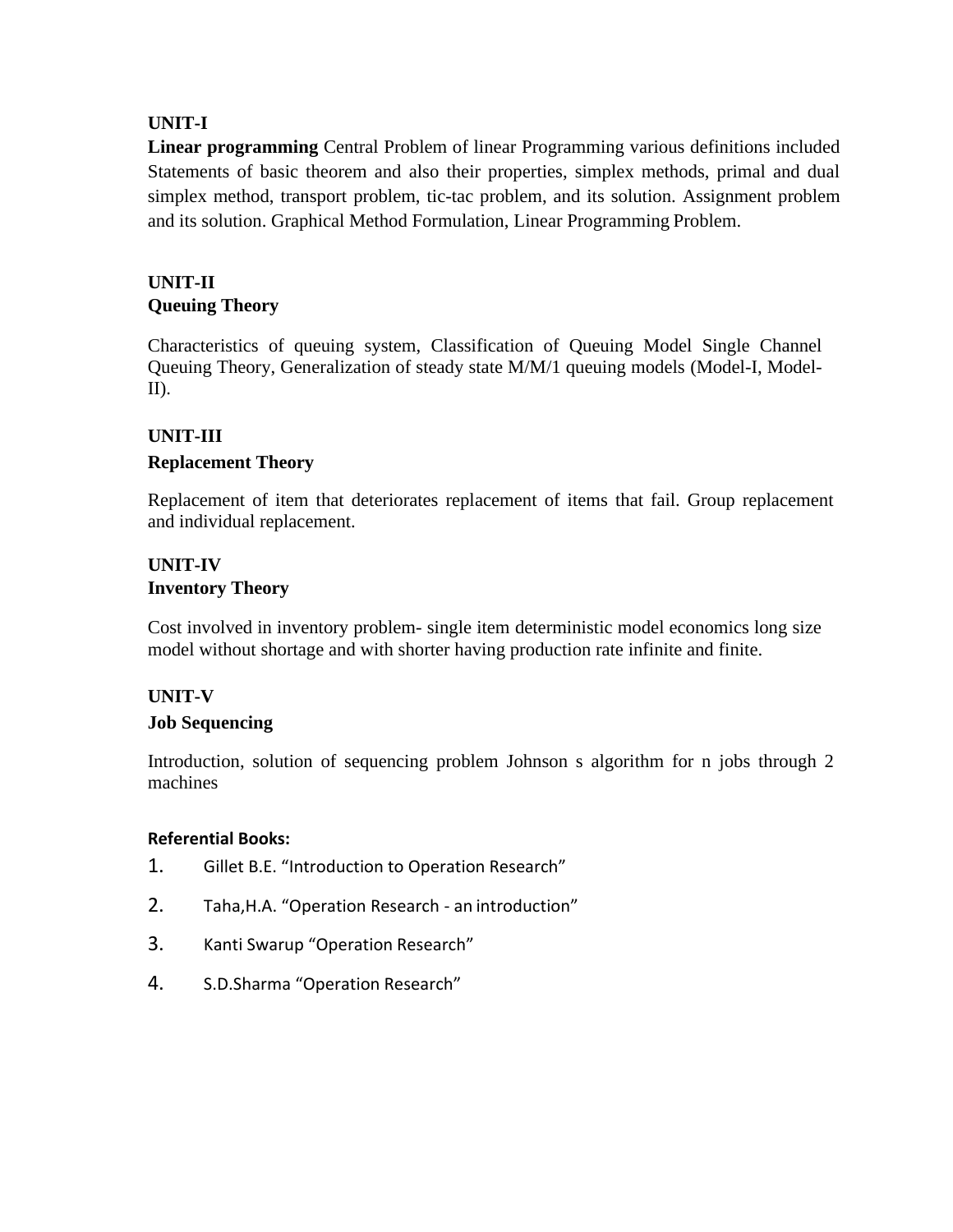| <b>Course Code</b> | <b>BCA-405</b>                | <b>Year/Semester</b> | TV |
|--------------------|-------------------------------|----------------------|----|
| <b>Course Name</b> | <b>ELEMENTS OF STATISTICS</b> |                      |    |
| <b>Credits</b>     | )4                            |                      |    |

# **UNIT I**

## **Population, Sample and Data Condensation**

Definition and scope of statistics, concept of population and simple with Illustration, Raw data, attributes and variables, classification, frequency distribution, Cumulative frequency distribution.

# **UNIT-II**

## **Measures of Central Tendency**

Concept of central Tendency, requirements of a good measures of central tendency, Arithmetic mean, Median, Mode, Harmonic Mean, Geometric mean for grouped and ungrouped data.

# **UNIT-III**

#### **Measures of Dispersion:**

Concept of dispersion, Absolute and relative measure of dispersion, range variance, Standard deviation, Coefficient of variation.

## **UNIT-IV**

## **Permutations and Combinations**

Permutations of 'n' dissimilar objects taken 'r' at a time (with or without repetitions).  $nPr =$ n!/(n-r) !(without proof). Combinations of 'r' objects taken from 'n' objects. nCr  $= n!/(r!(n-r)!)$  (without proof). Simple examples, Applications.

#### **UNIT-V**

#### **Sample space, Events and Probability**

Experiments and random experiments, Ideas of deterministic and non-deterministic experiments; Definition of sample space, discrete sample space, events; Types of events, Union and intersections of two or more events, mutually exclusive events, Complementary event, Exhaustive event; Simple examples.Classical definition of probability, Addition theorem of probability without Proof (upto three events are expected). Definition of conditional probability Definition of independence of two events, simple numerical problems.

#### **Referential Books:**

- 1. S.C.Gupta Fundamentals of statistics Sultan chand & sons, Delhi.
- 2. D.N.Elhance Fundamentals of statistics Kitab Mahal, Allahabad.
- 3. Montogomery D.C. Statistical Quality Control John Welly and Sons
- 4. Goon, Gupta And Dasgupta Fundamentals of statistics